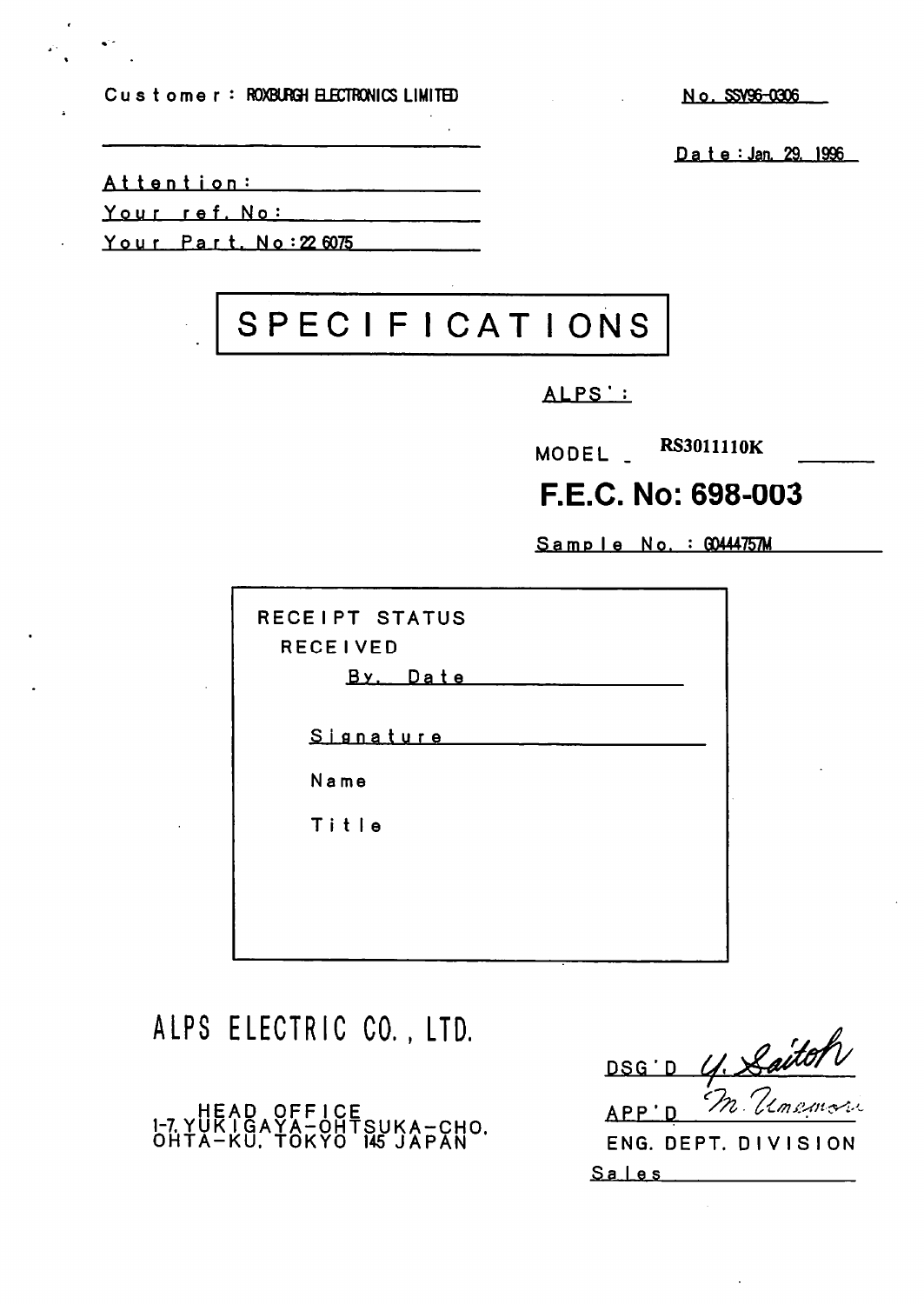#### **SPECIFICATIONS**

1. THIS SPECIFICATIONS APPLY TO RS3011114

POTENTIONETERS.

2. CONTENTS OF THIS SPECIFICATIONS.

4S30(8–301M,4S0008–45M<br>4S0001–200,4S0001–201<br>S3018G402A

### 3. MARKING

-MARKING ON ALL UNITS<br>DATE CODE, RESIST. VALUE, TAPER, TRADE MARK

Marking **be** in specifications shows<br>standard and condition for application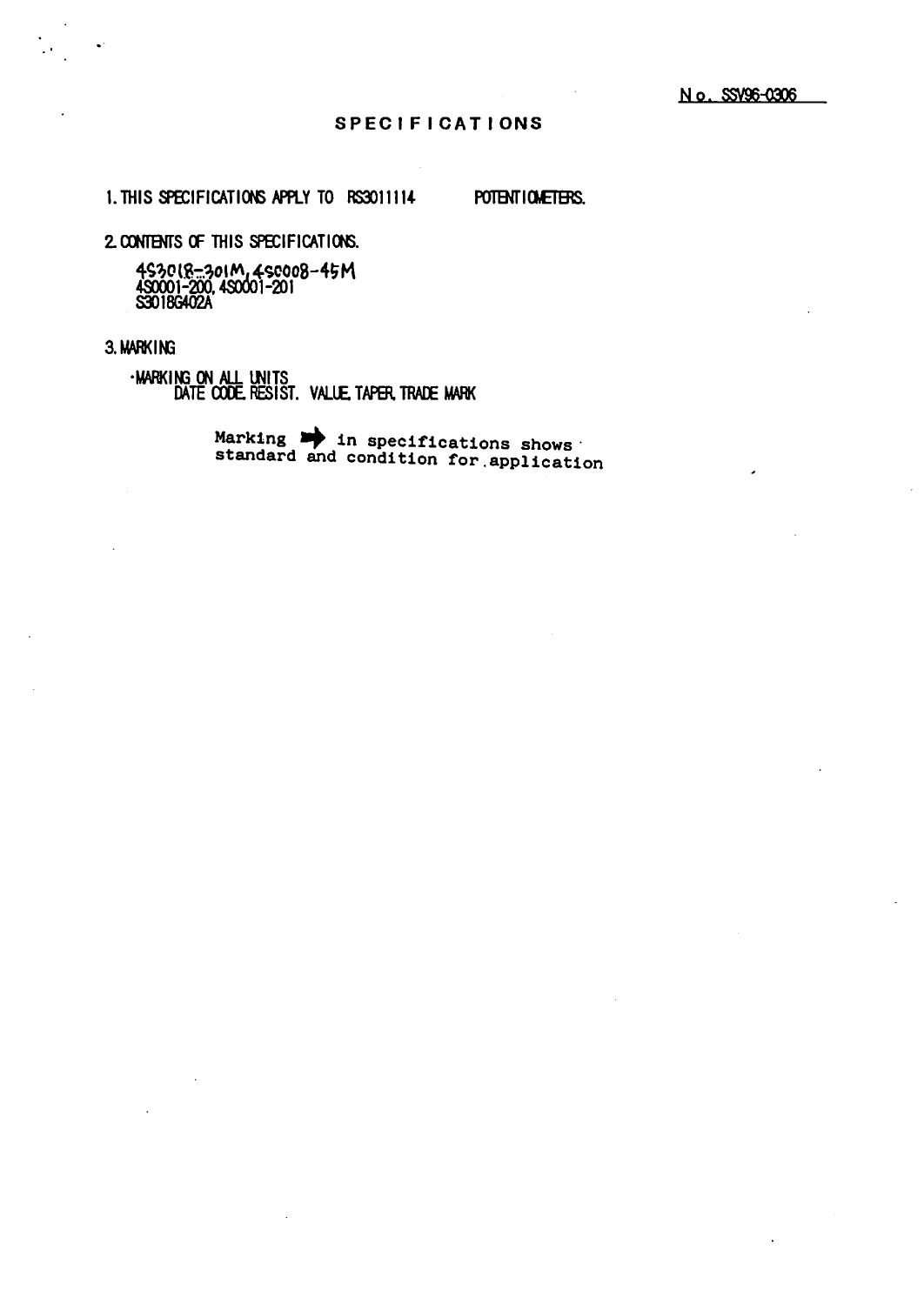

 $\epsilon$  and  $\epsilon$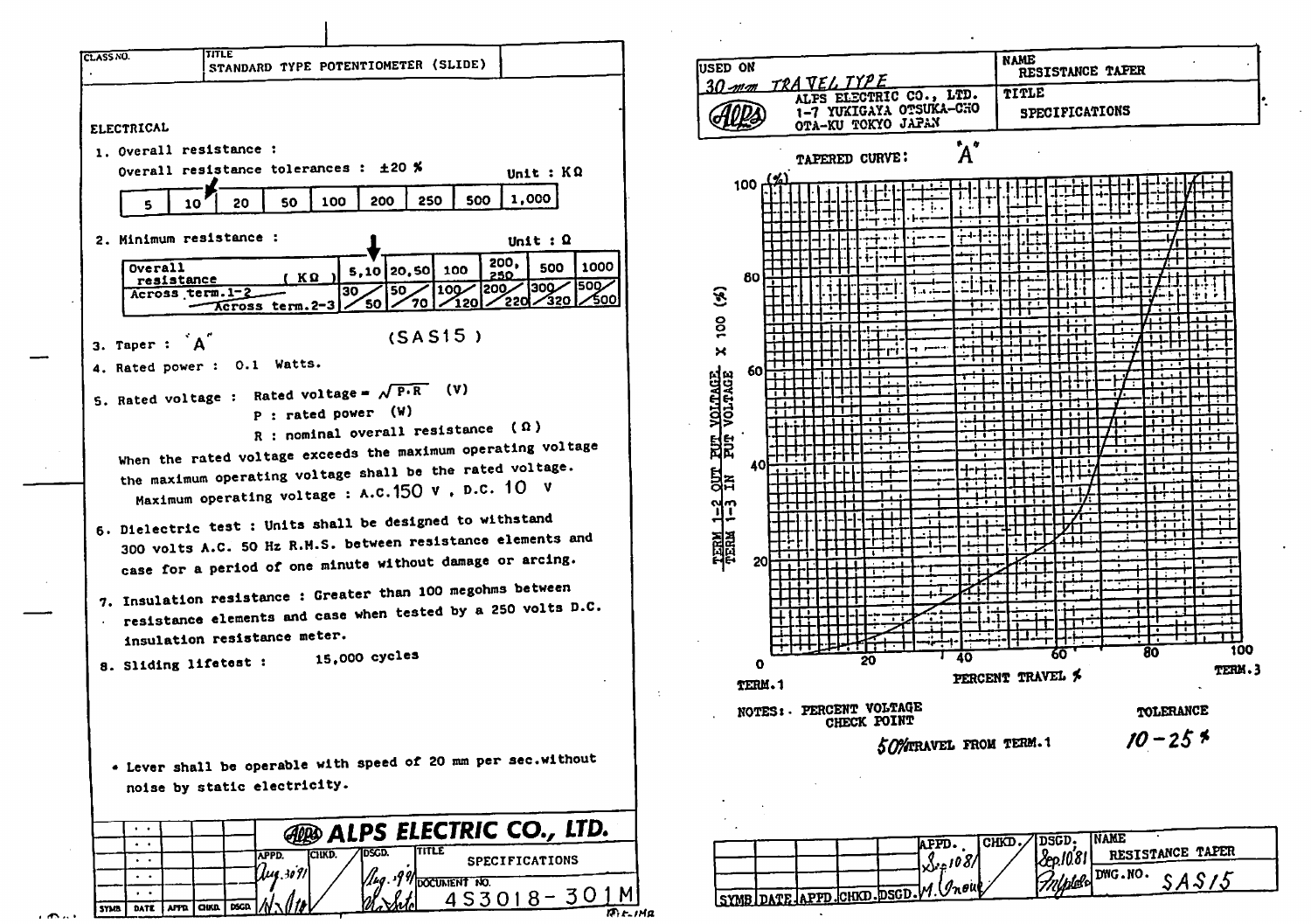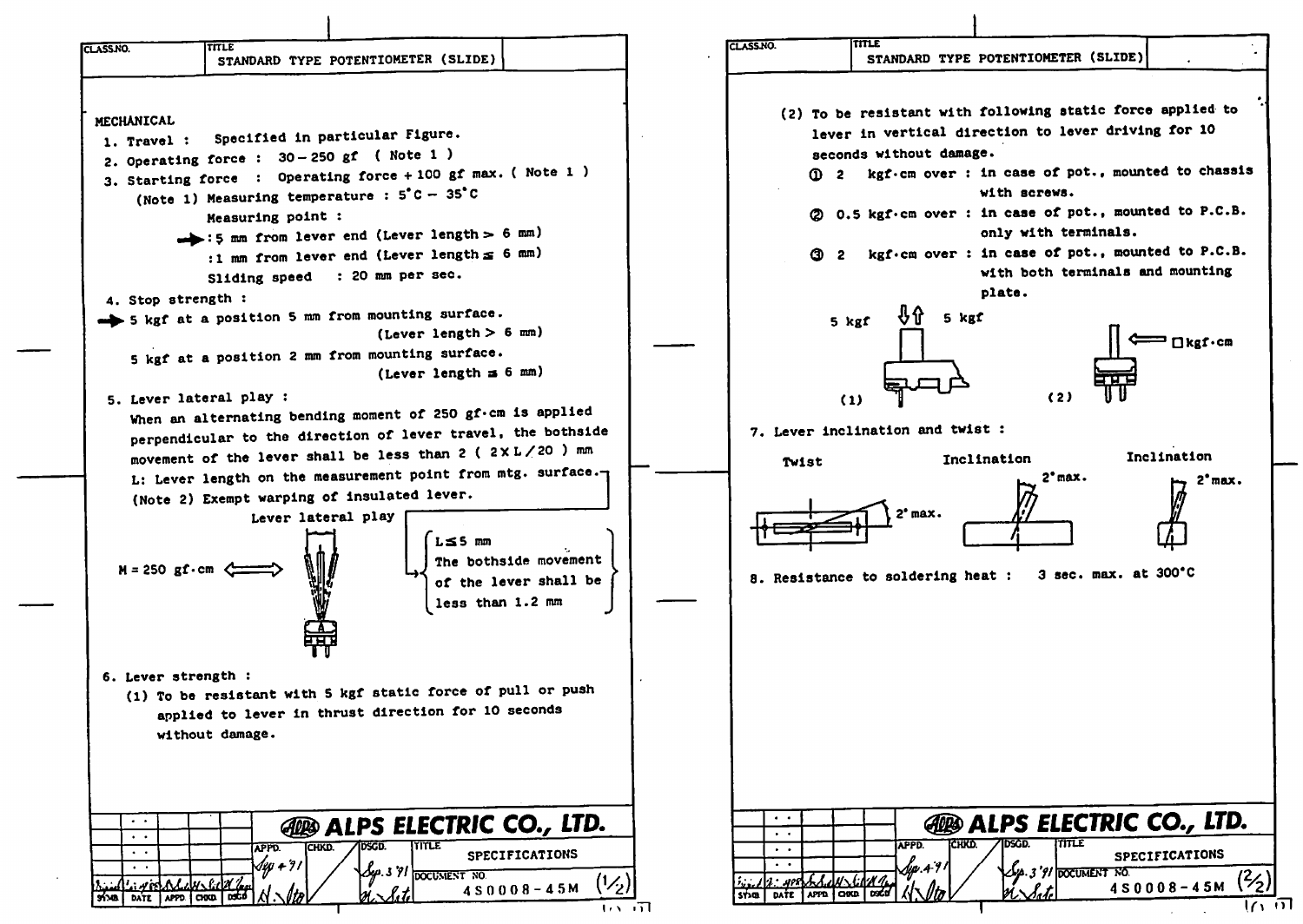## ご使用上の注意 PRECAUTION IN USE

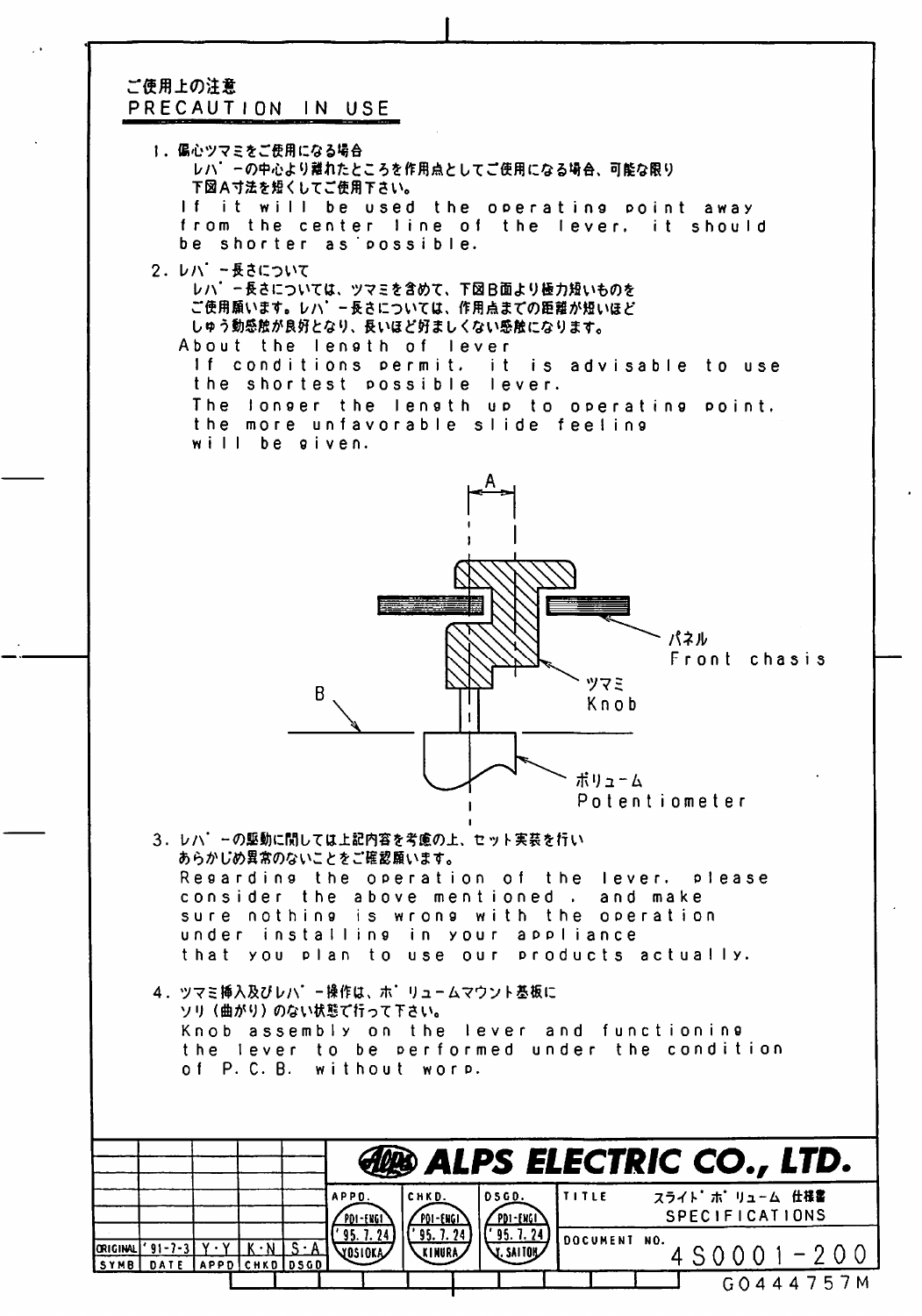# はんだ付け条件 FOLLOEW THE NEXT CONDITIONS FOR SOLDERING

1. **U**bt SOLDER JIS Z 3282に規定の63% Snはんだを使用 63% Sn solder specified in JIS Z 3282. 2. 使用基板 BOARD IN USE 両面スルーホール基板又は、片面銅張積層板 板厚 t = 1. 6mm Double-faces through-hole board or Single-face copper laid laminate board. Plate thickness (t) = 1. 6mm 3. 目動はんだ<DIP条件> \ | 丿 | 丿 / \ ̄ | | | | | | \_ | (2) フフックスに里 0.8 ろさし.0! (3)フラックス高さ フ゛リント憂破の敬厚のキ分の位置にフラックスの上面が接するレヘ ル(凶1) 又、ホ゛リューム挿入面への流れ込みのないこと。(フラックス上がり、系散に注意) I 00° C max (4) (7° 260° C max (つ丿 はんだ 温度 IN THE CASE OF DIP SOLDERING (I) State of potent iometer Position a lever in the vicinity of center. (2) Specific Gravity of Flux 0.83±0.01 (foaming type) (3) Height of Flux face A level of the upper face of flux for reaching the the position at a half of Plate thickness of printed board. (Fig. I) Further, no flow of flux invading on the surface of printed board on the side of instal I ing potent iometer is allowed. (4) Preheat condition 100 C max. .within I minute (Temperature on the side of installing printed board is designated.) (5) Soldering condition Solder temperature: 260 C max Soldering period '• within 5 seconds Time of soldering : only one time is permitted P. C. B ホ゛リューム Potentiometer フラックス Flux  $\alpha\alpha\alpha\alpha$ (Fig. I) MANUAL SOLDERING 4. 手はんだ IN THE CASE OF はんだ温度 3.00°Cm.ax. はんた凹臥はI凹まくとする。 Solder temperature 300° C max. Soldering period within 3 seconds Time of soldering : only one time is permitted **ELECTRIC CO., LTD.** .<br>chk<u>d.</u> |osg<u>o.</u> |Title スライト'ポリューム 仕様書 APPD. SPECIFICATIONS 1/2 PDI-ENGI  $P01 - E1161$ <u>PDI-ENGI</u>  $'$  95. 7. 24 DOCUMENT NO. I=f o I I I G0444757M **TOSIORA** 4S0001-20 1 ORIGINAL | '91-9-3 | <u>Y 'Y I S 'A I S 'S I</u> SYMB | DATE |APPD | CHKD | DSGD |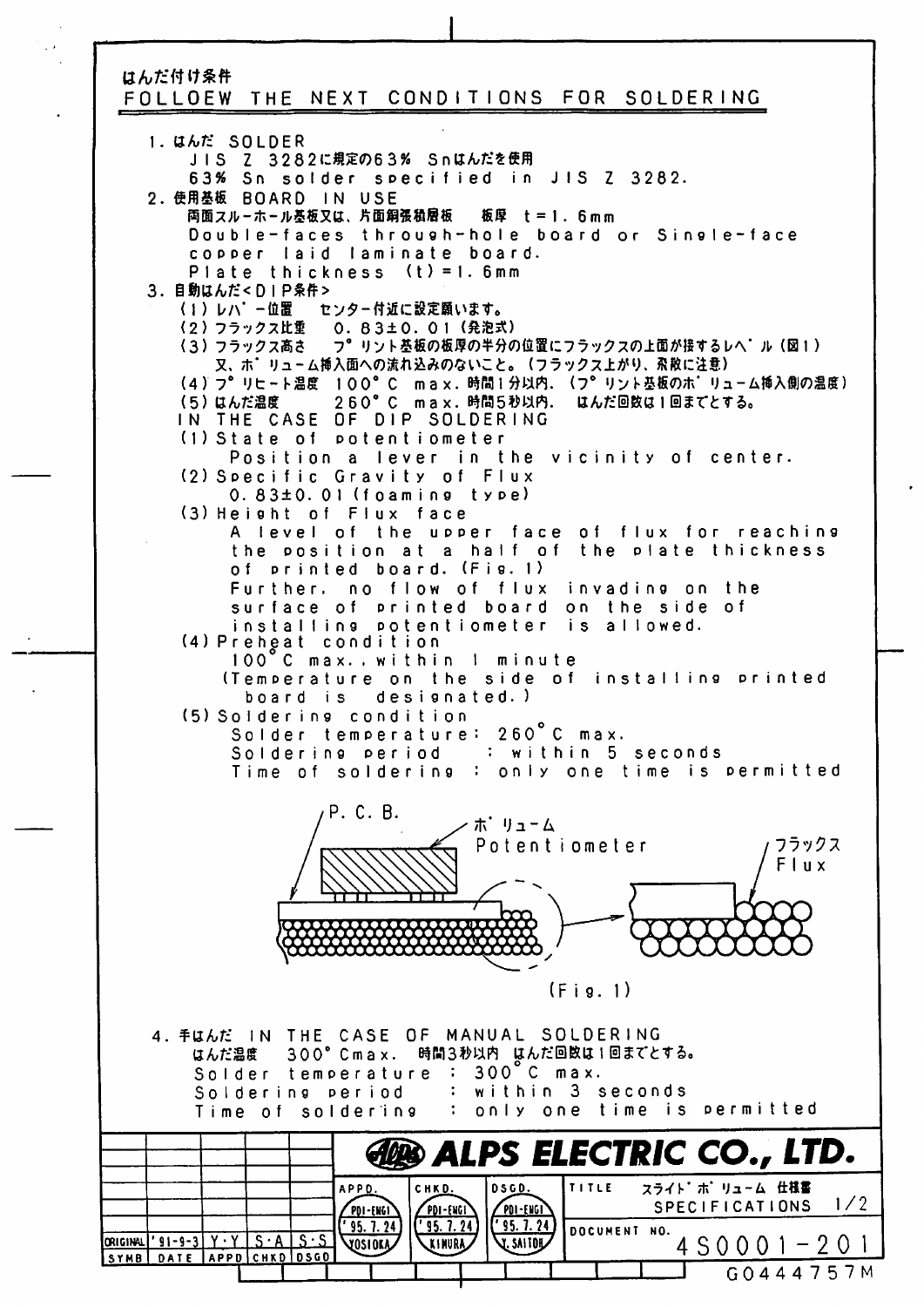- 5. 注意事項
	- (1) はんだ付けの際に、端子にストレスを加えないで下さい。例えば、端子に熱を加えたまま製品を 動かしますと、かしめカ゛夕及び電気的特性が劣化する恐れがあります。
		- (2)両面スルーホール基板を使用する場合は、ホ゛りューム挿入側の端子取付穴に、はんだラント゛が ないようにご配慮願います。ホーリューム挿入側での配線が必要な場合は端子取付穴からの直接 取り出しを避けスルーホール配線用の穴を設けるなどのご配慮をお願いします。
		- (3)ポ゛リューム挿入側へのはんだ上がりは、はんだ熱による端子接触不良の発生原因となりますので (図2) を参照願います。
		- (4) リート<sup>\*</sup>配線の場合、ホ<sup>\*</sup>リューム本体と、はんだ付け部の距離を1mm以上開けてはんだ付け 願います。(図3)
	- \つノ はんだけりによる小。 リュームへの彩質は、 ノーリ. はんだ櫓の大きさ、等により異なりますのであらかじめ実使用状態で実施し、異常のないことを 確認の上、はんだ付けして下さい。
	- MATTERS TO BE NOTED
	- (1)Do not add any stress on terminals in the case of soldering. For instance, forced movement of potentiometer with terminals being heated may probably deteriorate the electric features due to generation of looseness in connection between resistant board and terminals.
	- (2) Avoid use of double-faces through-hole board as much as possible. If it is necessary to use it. Do a hole in which a potentiometer is inserted. and install a land to which terminals are soldered only on a face oppsite to the face on the side of installing potentiometer. o not apply through-hole plating to
	- (3) Use caution to soldering process so as to prevent solder from rising up to the surface of printed board on the side of installing po t e n t i o m e t e r. b take place in terminal connecting part due to soldering heat . (Fig. 2). ecause defective contact may
	- (4) In the case of lead wiring, gap of 1 mm or more may be reserved between the potentiometer body and soldering part. (Fig.3) solder it so that a
	- The arade of influence of soldering exerted on the potentiometer depends upon the size of a printed board, installing position of the potentiometer, and the size of a solderbath etc. Therefore, of no abnomal state under the conditions of soldering to be carried our at present. m a k e s ure. in advance,